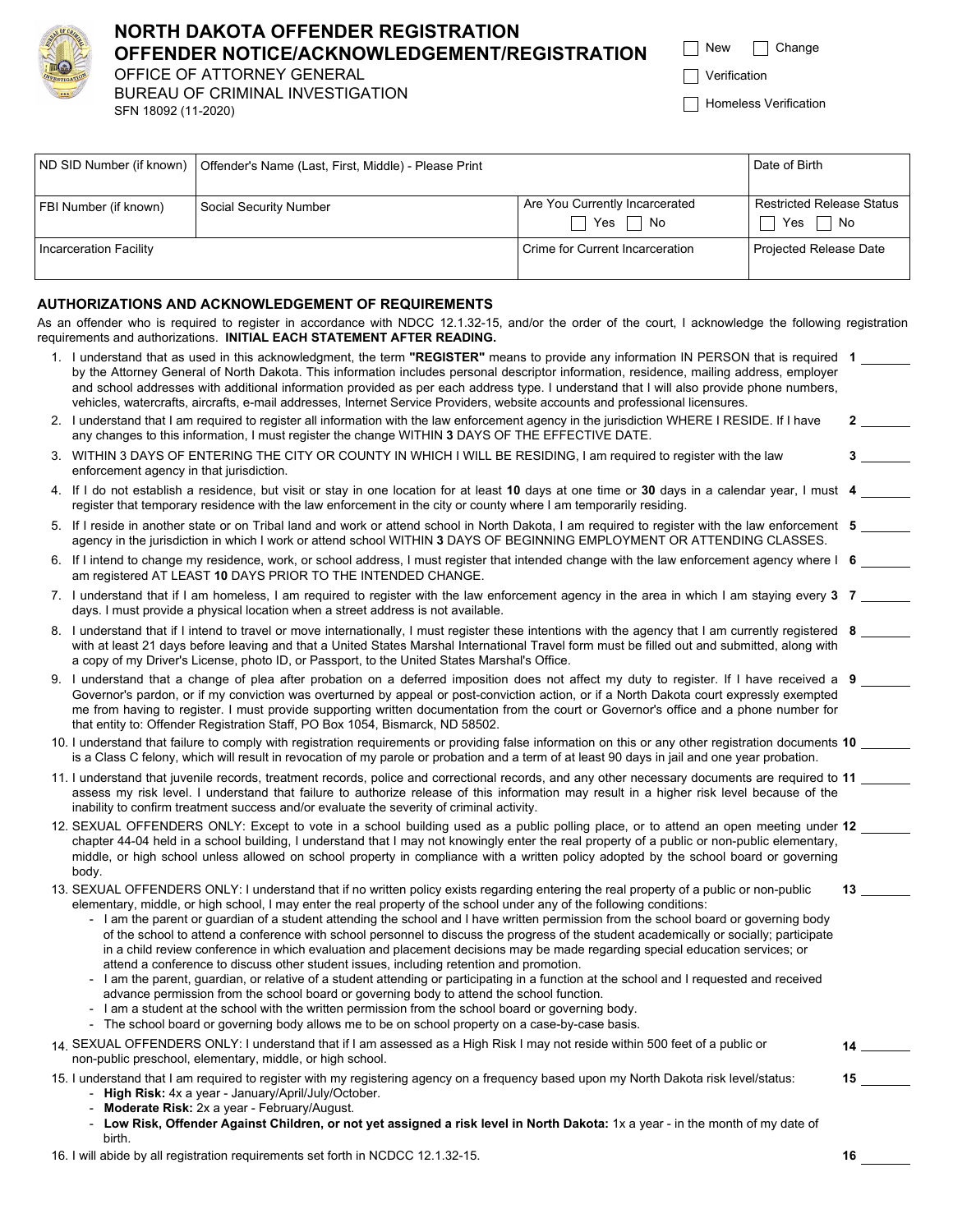| SFN 18092 (11-2020)<br>Page 2 of 6 |                                                                                 |                      |
|------------------------------------|---------------------------------------------------------------------------------|----------------------|
|                                    | ND SID Number (if known)   Offender's Name (Last, First, Middle) - Please Print | <b>Date of Birth</b> |

In compliance with the Federal Privacy Act of 1974, the disclosure of your social security number on this form is mandatory pursuant to North Dakota Century Code 12.1-32-15. The social security number is used for identification and search purposes in local, state and national databases to detect violations of law or regulations. Failure to provide the information required by the Attorney General, including your social security number, is a class C felony punishable by up to five years in prison, a \$5,000 fine, or both.

| Alias Name(s)/Previous Name(s)                                                                                                                                                                      |                                              |      |                                       |                                 |                     |  |
|-----------------------------------------------------------------------------------------------------------------------------------------------------------------------------------------------------|----------------------------------------------|------|---------------------------------------|---------------------------------|---------------------|--|
| <b>Additional Social Security Numbers</b>                                                                                                                                                           |                                              |      | <b>Additional Date of Birth</b>       |                                 |                     |  |
| Gender<br>Female<br>Male                                                                                                                                                                            | Eye Color                                    |      | Hair Color                            |                                 | <b>Skin Color</b>   |  |
| Height (feet/inches)                                                                                                                                                                                | Weight (pounds)                              | Race | Citizenship                           | Ethnicity<br>Hispanic or Latino | Birth Place (state) |  |
|                                                                                                                                                                                                     | Driver's License/State Identification Number |      | Driver's License/Identification State |                                 |                     |  |
| Driver's License/Identification Expiration Year                                                                                                                                                     |                                              |      | Passport Number                       |                                 |                     |  |
| Scars, Marks, and Tattoos (fully describe the location and description)                                                                                                                             |                                              |      |                                       |                                 |                     |  |
| Are You a First Time Registrant in North Dakota<br>Most Recent Registering Agency<br>No<br>Yes                                                                                                      |                                              |      |                                       |                                 |                     |  |
| Have You Registered in States Other Than North<br>States, Countries or Territories (other than North Dakota) You Have Registered in. List the Last<br>Dakota<br><b>Registered Date</b><br>Yes<br>No |                                              |      |                                       |                                 |                     |  |

#### **I AM REQUIRED TO REGISTER FOR THE FOLLOWING CRIMES:**

Enter offenses requiring registration into section below (most recent offense first).

|          | <b>Offense 1</b> (include NDCC section violated) |                          | Date Convicted           | Facility Where Incarcerated for THIS CRIME (include state)                  |  | Date Released |
|----------|--------------------------------------------------|--------------------------|--------------------------|-----------------------------------------------------------------------------|--|---------------|
| Victim 1 | Age                                              | Gender<br>Male<br>Female | Relationship to Offender | Court of Record (county and state)                                          |  |               |
| Victim 2 | Age                                              | Gender<br>Male<br>Female | Relationship to Offender | Court of Record (county and state)                                          |  |               |
|          | <b>Offense 2</b> (include NDCC section violated) |                          | Date Convicted           | Facility Where Incarcerated for THIS CRIME (include state)<br>Date Released |  |               |
| Victim 1 | Age                                              | Gender<br>Female<br>Male | Relationship to Offender | Court of Record (county and state)                                          |  |               |
| Victim 2 | Age                                              | Gender<br>Female<br>Male | Relationship to Offender | Court of Record (county and state)                                          |  |               |
|          | <b>Offense 3</b> (include NDCC section violated) |                          | Date Convicted           | Facility Where Incarcerated for THIS CRIME (include state)                  |  | Date Released |
| Victim 1 | Age                                              | Gender<br>Male<br>Female | Relationship to Offender | Court of Record (county and state)                                          |  |               |
| Victim 2 | Age                                              | Gender<br>Male<br>Female | Relationship to Offender | Court of Record (county and state)                                          |  |               |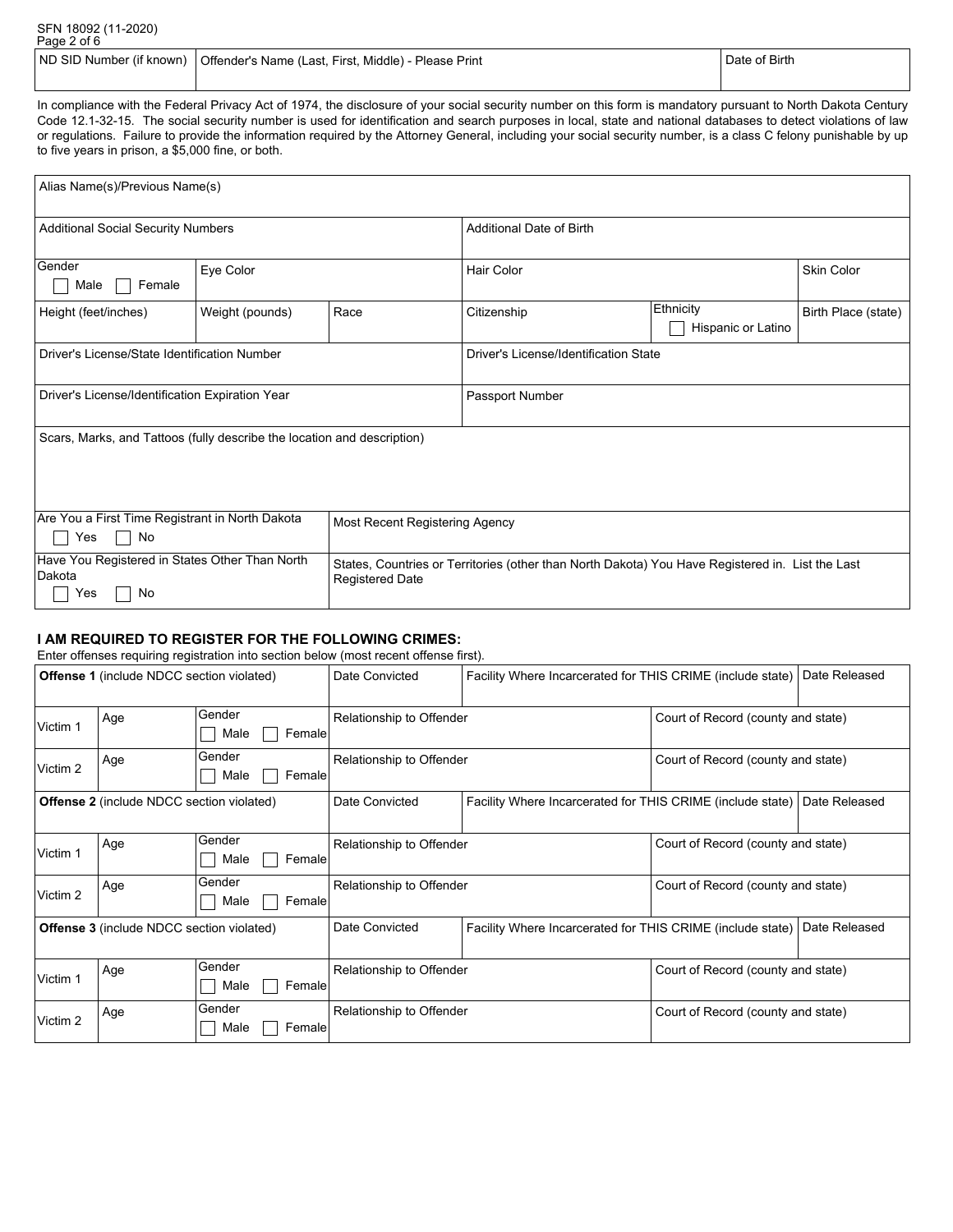ND SID Number (if known) Offender's Name (Last, First, Middle) - Please Print Date of Birth Date of Birth

# **CURRENT REGISTRATION INFORMATION**

**Primary Residence Address** List your current physical address

| Facility or "Care of" Name (or N/A if none)                          |                                                                                    |                                       |       |          |        |                     |
|----------------------------------------------------------------------|------------------------------------------------------------------------------------|---------------------------------------|-------|----------|--------|---------------------|
| <b>Start Date</b>                                                    | End Date                                                                           | Homeless (physical location required) |       |          |        | Current<br>Intended |
|                                                                      | Street Address (physical address required; PO Box or "Homeless" is not sufficient) |                                       |       |          |        |                     |
| City                                                                 |                                                                                    |                                       | State | ZIP Code | County |                     |
| Special Directions to Residence (if necessary)                       |                                                                                    |                                       |       |          |        |                     |
| <b>Previous Address</b>                                              |                                                                                    |                                       | City  |          | State  | ZIP Code            |
| Registering Office Use Only - Registering Agency for this Address is |                                                                                    |                                       |       |          |        |                     |

**MAILING ADDRESS** (If your current mailing address is different than your primary residence address, then complete the following section)

| Same as Above                   | Facility or "Care of" Name (or N/A if none) |       | Current<br>Intended |  |  |
|---------------------------------|---------------------------------------------|-------|---------------------|--|--|
| Street Address (may use PO box) |                                             |       |                     |  |  |
| , City                          |                                             | State | ZIP Code            |  |  |

#### **PERSONAL PHONE NUMBERS**

| Landline Telephone Number | Cell Telephone Number   | Other Telephone Number (include explanation) |
|---------------------------|-------------------------|----------------------------------------------|
| Landline Telephone Number | Cell Telephone Number   | Other Telephone Number (include explanation) |
| <b>EMERGENCY CONTACT</b>  |                         |                                              |
| Name                      | <b>Telephone Number</b> | Relationship                                 |

#### **RESIDENCE ADDRESS 2** (if you have an additional address, complete the following section)

| Facility or "Care of" Name (or N/A if none)                                                                                                           |       | Intended<br>Current | <b>Start Date</b> |  |  |
|-------------------------------------------------------------------------------------------------------------------------------------------------------|-------|---------------------|-------------------|--|--|
| Street Address (physical address required; PO Box or "Homeless" is not sufficient)                                                                    |       |                     |                   |  |  |
| City                                                                                                                                                  | State | ZIP Code            | County            |  |  |
| Special Directions to Residence (if necessary)                                                                                                        |       |                     |                   |  |  |
| If you have more than two addresses, photocopy or print another copy of the page and complete the residence address sections and attach to this form. |       |                     |                   |  |  |

**Registering Office Use Only** - Registering Agency for this Address is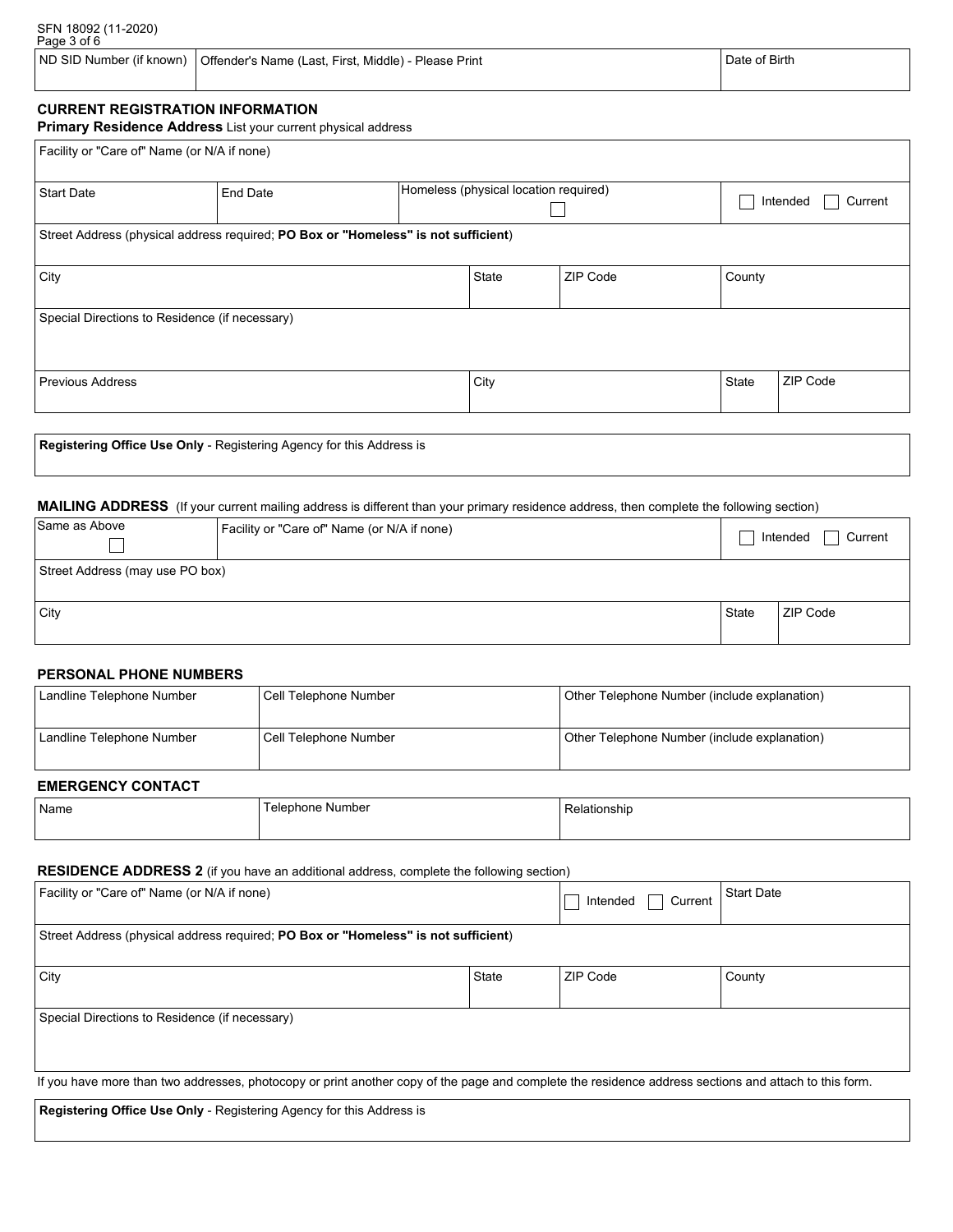| SFN 18092 (11-2020)<br>Page 4 of 6                                                                                                                           |                                                                                 |  |                  |  |  |
|--------------------------------------------------------------------------------------------------------------------------------------------------------------|---------------------------------------------------------------------------------|--|------------------|--|--|
|                                                                                                                                                              | ND SID Number (if known)   Offender's Name (Last, First, Middle) - Please Print |  | Date of Birth    |  |  |
|                                                                                                                                                              |                                                                                 |  |                  |  |  |
| <b>EMPLOYER 1</b> (If you are employed, complete the following section. If the company is out of state, give the address you are working at in North Dakota) |                                                                                 |  |                  |  |  |
| l Emnlover Name                                                                                                                                              |                                                                                 |  | Telenhone Numher |  |  |

| <b>Employer Name</b>                                                                   | Previous | Intended $\Box$<br>Current | Telephone Number |  |
|----------------------------------------------------------------------------------------|----------|----------------------------|------------------|--|
| Street Address (physical address required; PO Box or "Homeless" is not sufficient)     |          | <b>Start Date</b>          | End Date         |  |
| City                                                                                   | State    | ZIP Code                   | County           |  |
| Additional Directions to Physical Location of Work<br><b>Contact Name</b>              |          |                            |                  |  |
| <b>Registering Office Use Only</b> - Agency to notify (if other than residence agency) |          |                            |                  |  |

**EMPLOYER 2** (If you have an additional employer, complete the following section)

| <b>Employer Name</b>                                                                                                                      | Previous          | Intended<br>Current | <b>Telephone Number</b> |  |
|-------------------------------------------------------------------------------------------------------------------------------------------|-------------------|---------------------|-------------------------|--|
| Street Address (physical address required; PO Box or "Homeless" is not sufficient)                                                        | <b>Start Date</b> | End Date            |                         |  |
| City                                                                                                                                      | State             | ZIP Code            | County                  |  |
| Additional Directions to Physical Location of Work                                                                                        | l Contact Name    |                     |                         |  |
| If you have more than two employers, photocopy or print another copy of this page, complete the employer section and attach to this form. |                   |                     |                         |  |

**Registering Office Use Only** - Agency to notify (if other than residence agency)

**SCHOOL** (if you are enrolled in school, complete the following section)

| School Name                                                                                                           | Intended<br>Current | <b>Telephone Number</b> |        |  |  |
|-----------------------------------------------------------------------------------------------------------------------|---------------------|-------------------------|--------|--|--|
| Street Address (must be a physical address, may not be a PO box)                                                      | <b>Start Date</b>   | End Date                |        |  |  |
| City<br><b>State</b>                                                                                                  |                     | ZIP Code                | County |  |  |
| <b>Enrollment Type</b><br>$\Box$ Part Time $\Box$<br>Full Time  <br>Online with Periodic School Visits<br>Online Only |                     |                         |        |  |  |

If you attend more than one school, photocopy or print another copy of this page, complete the school section and attach to this form.

| Registering Office Use Only - Agency to notify (if other than residence agency) |
|---------------------------------------------------------------------------------|
|                                                                                 |

**VEHICLE 1** (Complete the following section for any vehicle registered to you or that you frequently use)

| Year          | Make                          |                       |              | Model                                               |  |  |
|---------------|-------------------------------|-----------------------|--------------|-----------------------------------------------------|--|--|
| Add<br>Remove | Vehicle Identification Number |                       |              |                                                     |  |  |
| Color         | Style                         |                       |              | <b>Owner Name</b>                                   |  |  |
| Plate Number  | Plate State                   | Plate Expiration Year | Vehicle Type | T.<br>Motorcycle [<br>Truck  <br>Snowmobile<br>Auto |  |  |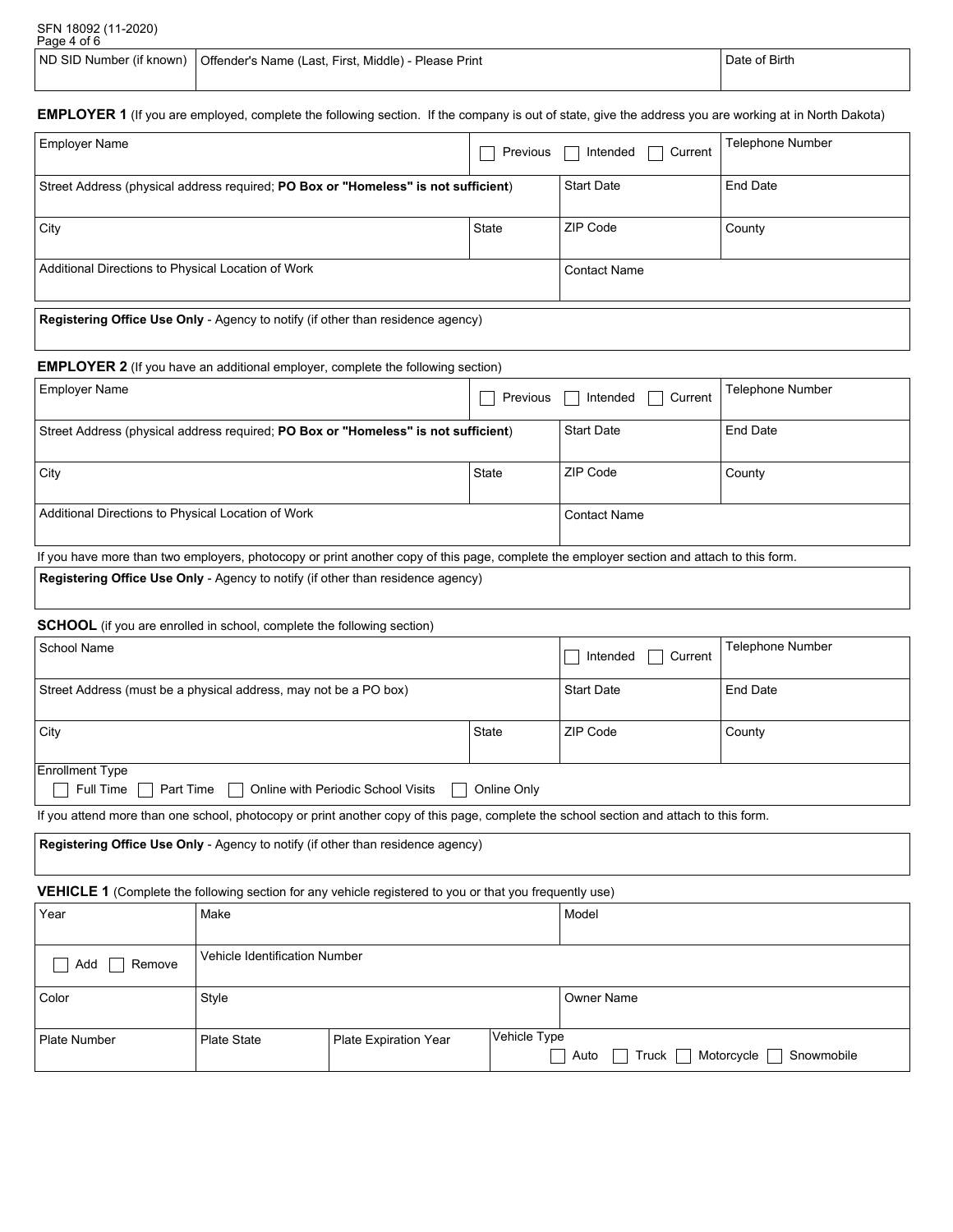|                                 | SFN 18092 (11-2020) |
|---------------------------------|---------------------|
| $D \cdot \cdot \cdot F \cdot F$ |                     |

| Page 5 of 6 |                                                                                   |               |  |  |  |
|-------------|-----------------------------------------------------------------------------------|---------------|--|--|--|
|             | ND SID Number (if known)     Offender's Name (Last, First, Middle) - Please Print | Date of Birth |  |  |  |

## **VEHICLE 2** (Complete the following section for additional vehicles)

| Year          | Make                          |                       |                                          | Model                                    |
|---------------|-------------------------------|-----------------------|------------------------------------------|------------------------------------------|
|               |                               |                       |                                          |                                          |
| Add<br>Remove | Vehicle Identification Number |                       |                                          |                                          |
| Color         | Style                         |                       |                                          | <b>Owner Name</b>                        |
| Plate Number  | <b>Plate State</b>            | Plate Expiration Year | Vehicle Type<br>$\overline{\phantom{0}}$ | Truck Motorcycle [<br>Snowmobile<br>Auto |

#### **VEHICLE 3** (Complete the following section for additional vehicles)

| Year                | Make                          |                       |              | Model                                            |  |  |
|---------------------|-------------------------------|-----------------------|--------------|--------------------------------------------------|--|--|
| Add<br>Remove       | Vehicle Identification Number |                       |              |                                                  |  |  |
| Color               | Style                         |                       |              | Owner Name                                       |  |  |
| <b>Plate Number</b> | <b>Plate State</b>            | Plate Expiration Year | Vehicle Type | Motorcycle<br>Truck $\Box$<br>Snowmobile<br>Auto |  |  |

To list more than three vehicles, photocopy or print another copy of this page, complete the vehicle section and attach to this form.

### **WATERCRAFT** (Complete the following section for any watercraft registered to you or that you frequently use)

| Year                | Make               |                              | Model |            |                      | Add<br>Remove |
|---------------------|--------------------|------------------------------|-------|------------|----------------------|---------------|
| Color               | Type               |                              |       | Owner Name |                      |               |
| Registration Number | Registration State | Registration Expiration Date |       | Hull Shape | <b>Hull Material</b> |               |

To list more than one watercraft, photocopy or print another copy of this page, complete the watercraft section and attach to this form.

## **AIRCRAFT** (Complete the following section for any aircraft registered to you or that you frequently use)

|       | _                                                                                                               | $\sim$ | . .        |               |
|-------|-----------------------------------------------------------------------------------------------------------------|--------|------------|---------------|
| Year  | Make                                                                                                            | Model  |            | Add<br>Remove |
| Color | Type                                                                                                            |        | Owner Name |               |
|       | the contract of the contract of the contract of the contract of the contract of the contract of the contract of |        |            |               |

To list more than one aircraft, photocopy or print another copy of this page, complete the aircraft section and attach to this form.

# **PROFESSIONAL LICENSURE** (List any current professional licenses - Commercial Driver's License does not apply)

| <b>Association Name</b>                                                                                                                                               |                                           |                        |  |              |          |  |
|-----------------------------------------------------------------------------------------------------------------------------------------------------------------------|-------------------------------------------|------------------------|--|--------------|----------|--|
| <b>Telephone Number</b>                                                                                                                                               | License Number<br>License Expiration Date |                        |  | License Type |          |  |
| Address                                                                                                                                                               |                                           |                        |  |              |          |  |
| City                                                                                                                                                                  |                                           | County<br>State        |  |              | ZIP Code |  |
| If you hold more than one professional license, photocopy or print another copy of this page, complete the professional licensure section and attach to this<br>form. |                                           |                        |  |              |          |  |
| <b>E-MAIL</b> (if you currently have access to an e-mail address, complete the following section)                                                                     |                                           |                        |  |              |          |  |
| <b>Email Address 1</b>                                                                                                                                                |                                           | <b>Email Address 2</b> |  |              |          |  |

| Email Address 1   | l Email Address 2 |
|-------------------|-------------------|
|                   |                   |
| l Email Address 3 | l Email Address 4 |
|                   |                   |

If you currently have access to more than four e-mail addresses, photocopy or print another copy of this page, complete the e-mail section and attach to this form.